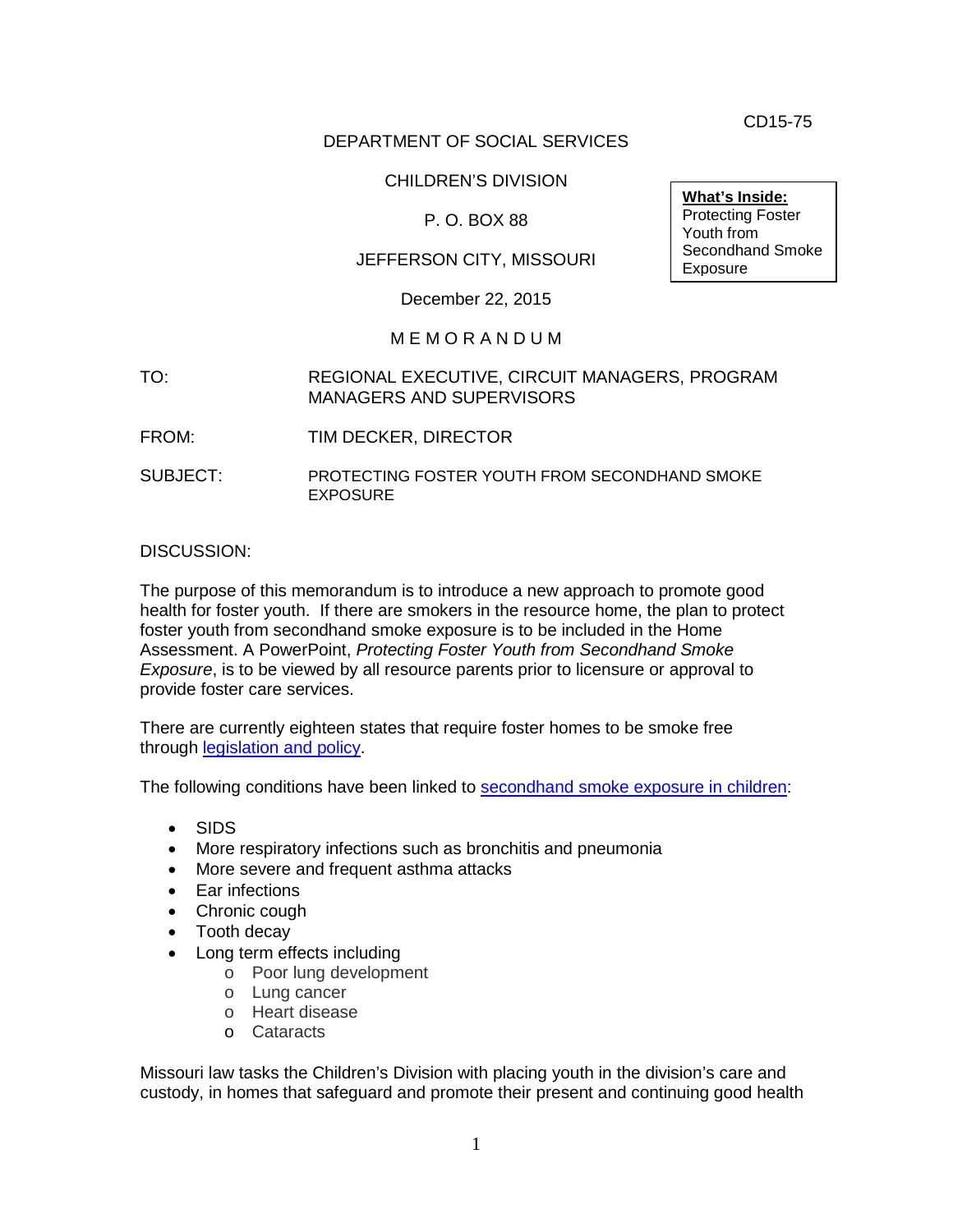and in homes that will not commit any act or engage in any conduct that would be injurious to the child's health.

A new training to educate resource providers about exposure to secondhand smoke is now required. The PowerPoint presentation, *Protecting Foster Youth from Secondhand Smoke Exposure* is self-taught and is located on the Children's Division's [Foster Parent](http://dss.mo.gov/cd/fostercare/fpinfo2.htm)  [Information](http://dss.mo.gov/cd/fostercare/fpinfo2.htm) Internet page. All new resource applicants for providing foster care services must complete the training prior to licensure or approval. Currently licensed and approved resource providers may complete the training and receive a one hour inservice training credit using code V113, Secondhand Smoke Exposure.

The Notification of Hazards (CD-101) has been revised to include a checkbox to indicate which household members are smokers. Currently licensed and approved resource providers who smoke or have any individual living in the home who smokes will need to complete the CD-101 at time of renewal.

If any household member is a smoker, the plan to protect foster youth from secondhand smoke exposure is to be discussed. Refer the family to the required pre-service video, *Protecting Foster Youth from Secondhand Smoke Exposure*. Discuss with the resource parent(s) their plan to talk to foster youth about smoking and about the resource parent(s)' role model of making healthy choices. This information as well as a plan to protect foster youth from secondhand smoke exposure is captured in the *Health Status* section of the Home Assessment.

# **NECESSARY ACTION**

- 1. Review this memorandum with all Children's Division staff.
- *2.* Review revised Child Welfare Manual chapters as indicated below.
- 3. All questions should be cleared through normal supervisory channels and directed to:

| <b>PDS CONTACT</b>               | <b>PROGRAM MANAGER</b>  |
|----------------------------------|-------------------------|
| <b>Elizabeth Tattershall</b>     | Amy Martin              |
| 573-522-1191                     | 573-751-3171            |
| Elizabeth.Tattershall@dss.mo.gov | Amy.L.Martin@dss.mo.gov |

#### **CHILD WELFARE MANUAL REVISIONS**

[Respite Care Recruitment and Retention 4.17.3](http://dss.mo.gov/cd/info/cwmanual/section4/ch17/sec4ch17sub3.htm) [Respite Care Case Recording 4.17.9](http://dss.mo.gov/cd/info/cwmanual/section4/ch17/sec4ch17sub9.htm) [Recording Guidelines and Record Composition- Resource Provider Records, 5.1.6.1](http://dss.mo.gov/cd/info/cwmanual/section5/ch1/sec5ch1sub6.htm#n161) [Resource Provider Training, Working With Prospective Foster/Adoptive Parents, 6.2.2](http://dss.mo.gov/cd/info/cwmanual/section6/ch2/sec6ch2sub2.htm) [Guide for Conducting Resource Provider Family Assessments, 6.3.A](http://dss.mo.gov/cd/info/cwmanual/section6/ch3/sec6ch3attacha.htm) [Resource Provider Family Assessment Recording Outline, 6.3.C](http://dss.mo.gov/cd/info/cwmanual/section6/ch3/sec6ch3attachc.htm) [Conducting Resource Home Renewal, 6.3.5](http://dss.mo.gov/cd/info/cwmanual/section6/ch3/sec6ch3sub5.htm) [Resource Development Worker Responsibilities, 6.13.1](http://dss.mo.gov/cd/info/cwmanual/section6/ch13/sec6ch13sub1.htm)

**FORMS AND INSTRUCTIONS**

[Notification of Hazards, CD-101](http://dss.mo.gov/cd/info/forms/)